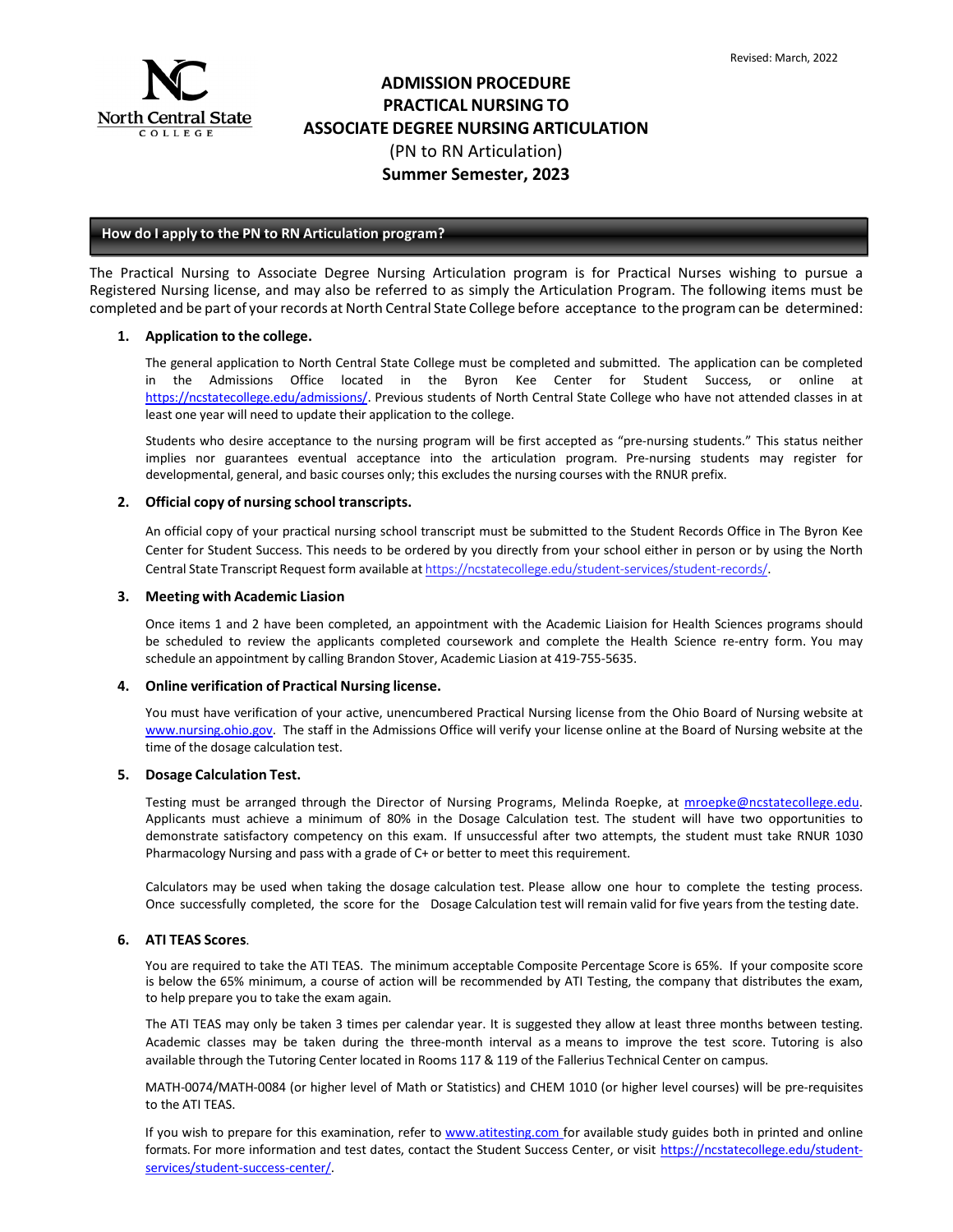#### **Important Additional Requirements!**

- You must have a 2.5 grade point average (GPA) to begin the first term in the articulation program.
- You will be required to maintain a current CPR certification for Health Care Provider (or American Red Cross, Basic Life Support for Healthcare Providers) throughout the articulation program.
- An acceptable health physical along with verification of required vaccinations will be required while in the articulation program.
- An acceptable Bureau of Criminal Identification and Investigation (BCI&I) report/FBI background check and drug screening is required in order to enter the articulation program. The BCI&I check, FBI background check, and drug screening will be done at the college at the beginning of the program and the cost is included in the lab fees of the first nursing course. Upon graduation from the program, you will be eligible to take the licensing examination administered by the Ohio Board of Nursing. The Board will not approve applications for persons who have been convicted of the following crimes: aggravated murder, murder, voluntary manslaughter, felonious assault, kidnapping, rape, sexual battery, gross sexual imposition, aggravated assault, aggravated robbery, and/or aggravated burglary.
- <sup>■</sup> It is your responsibility to notify the Student Records Office of any address or phone number changes. Failure to keep contact information updated could prevent you from receiving important communication about acceptance to the program, which will result in your name being removed from the Associate Degree Nursing Application Pool.

*These pre-requisites are reviewed on an annual basis and may be revised for the next academic year.*

## **How are students accepted into the Practical Nursing to Associate Degree Nursing Articulation program?**

Prior to entering the articulation program in the summer term, each successful applicant must complete the following North Central State College courses with a grade of at least 77% or transfer credit for all coursestaken Fall 2012 or later:

- BIOL 1101 Nutrition
- BIOL 2751 Human Anatomy and Physiology I
- BIOL 2752 Human Anatomy and Physiology II
- MATH 0086 Intermediate Algebra (or MATH 0084 Intro and Intermediate Algebra or STAT 0086 Algebra for Probability and Statistics)
- PSYC 1010 Introduction to Psychology
- PSYC 2010 Human Growth and Development

Refer to the Academic Standards on page 3 for information regarding upcoming changes to the nursing program.

Please be advised that Statistics requires a pre-requisite of MATH 0086, which must have been met prior to Summer term.

*This procedure is reviewed on an annual basis and may be revised for the next academic year.*

#### **Competitive Acceptance into the Program**

Review of applications will start at the end of fall semester. Students in the Application Pool will be selected based on how many science courses they have completed with a grade of 77% or above, or transfer credit, and their ATI TEAS score. Rankings will be done in the following manner:

- Tier 1 All science courses completed, sorted by ATI TEAS composite score
- Tier 2 All science not completed, sorted by ATI TEAS composite score

In the event of ties, the date/time of the Special Application will be used.

All updates to the Competitive List must be done by end of fall semester 2022 . This includes completion of a science course, update to the ATI TEAS score and evaluation of college transcripts for transfer credit. Transcripts from another college can take up to 30 days to be evaluated before transfer credit is awarded. Any updates after fall semester will not be considered in the selection of the class for 2023

#### **Acceptance Letters and Responses**

Students initially accepted into the program for the 2023 class will receive an official acceptance letter and must respond within the deadline noted in the letter. The student can indicate that they accept the position in the class and will begin, cannot start this year but wish to remain in the application pool (defer), or are no longer interested in the nursing program. A student can defer a maximum of two (2) times. After the second deferral, the student must accept the next appointment into the PN to RN Articulation program or be removed from the application pool. In the event that the response email is not returned, the student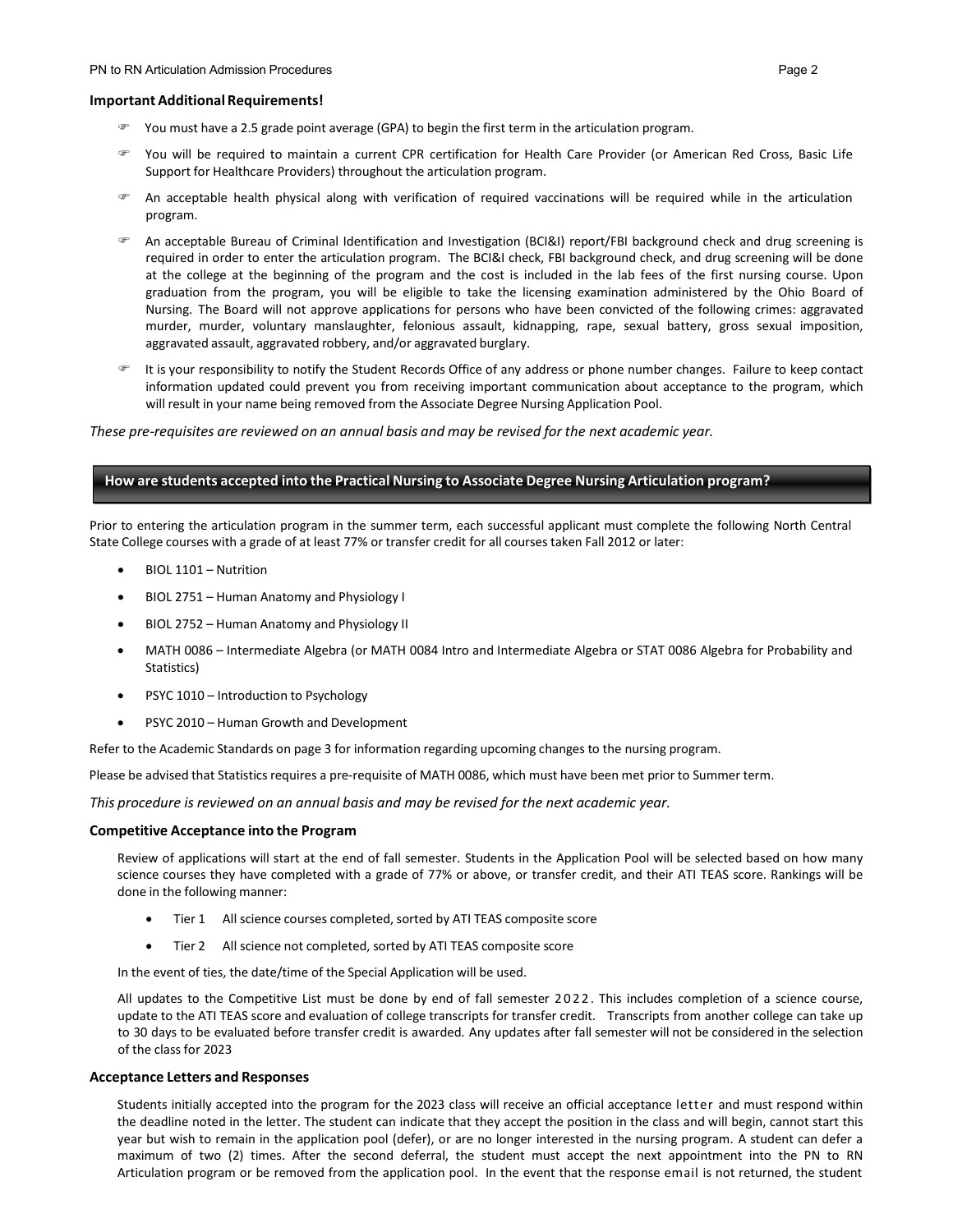will be removed from the Application Pool. Once removed from the application pool, the student will be required to meet current admission criterion and submit a new Health Sciences Re-Entry Form.

Students who wish to remain in the application pool for the following year must inform the Health Sciences office no later than **the first Thursday in February, 2023.**

This procedure is reviewed on an annual basis and may be revised for the next academic year.

### **What else should I know about the Practical Nursing to Associate Degree Nursing Articulation program?**

#### **Uniforms**

Nursing students are required to purchase uniforms. Purchasing information will be sent along with the physical exam materials.

### **Academic Year and Schedules**

A new class begins every summer term of each year. Lecture is online and labs are a combination of in-person and online. Clinical experience is concurrent with the classes and is scheduled in different health care facilities during the year. Students must be able to provide their own transportation.

#### **Academic Standards**

A grade of 77% or above will be required in all courses taken Fall semester, 2015, or later that are part of the Practical Nursing to Associate Degree Nursing Articulation curriculum to progress in the nursing program and meet graduation requirements. If a student is unsuccessful and desires re-entering the program at a later date either as an advanced standing student or starting the nursing program from the beginning, the student must meet the admission procedures that are current at that time.

#### **Liability Insurance**

Liability insurance will be in effect the entire time the student is enrolled. This cost of insurance isincluded in feesfor each semester nursing course.

## **Contact Information**

#### **Contact for Additional Information**

North Central State College Admissions – 419-755- 4761 Student Success Center – 419-755-4764 Financial Aid Office – 419-755-4899 Health Sciences Office – 419-755-4805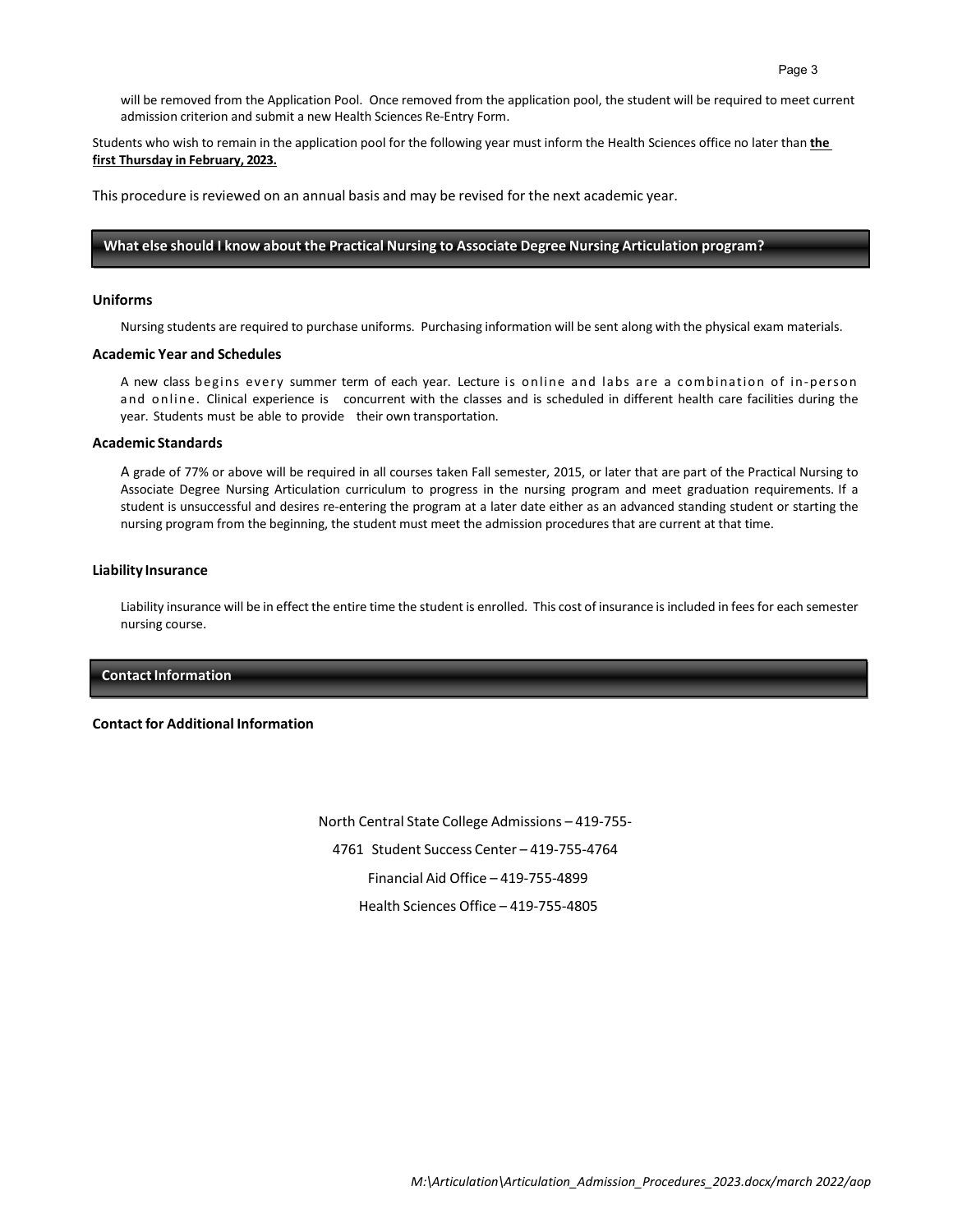## **SAMPLE QUESTIONS FOR TESTS**

Dosage Calculation Test: (A calculator may be used for this test)

a. You are to obtain 1500 mg. of magnesium sulfate from a solution labeled 50 gm. per 100 cc. How many ml.'s do you need?

Answer: 3 ml.

b. You are to give gr. vi. of a medication. The tablets on hand are labeled 0.2 gm. How many tablets would you give?

Answer: 2 tablets

c. You are to give 500 mg. of ampicillin. The bottle labelsays 1 Gm. per 2.5 ml. of solution. How many cc's would you give?

Answer: 1.25 cc

d. The doctor orders 500 ml D<sub>5</sub>NS to run at 125 ml/hr. The drop factor is 60 gtt/ml. At what flow rate (gtt/min) should this IV be set?

Answer: 125 gtts/min

e. The doctor orders 2500 ml D<sub>5</sub>RL to run at 125 ml/hr. The drop factor is 13 gtt/ml. At what flow rate (gtt/min) should this IV be set?

Answer: 27 gtts/min